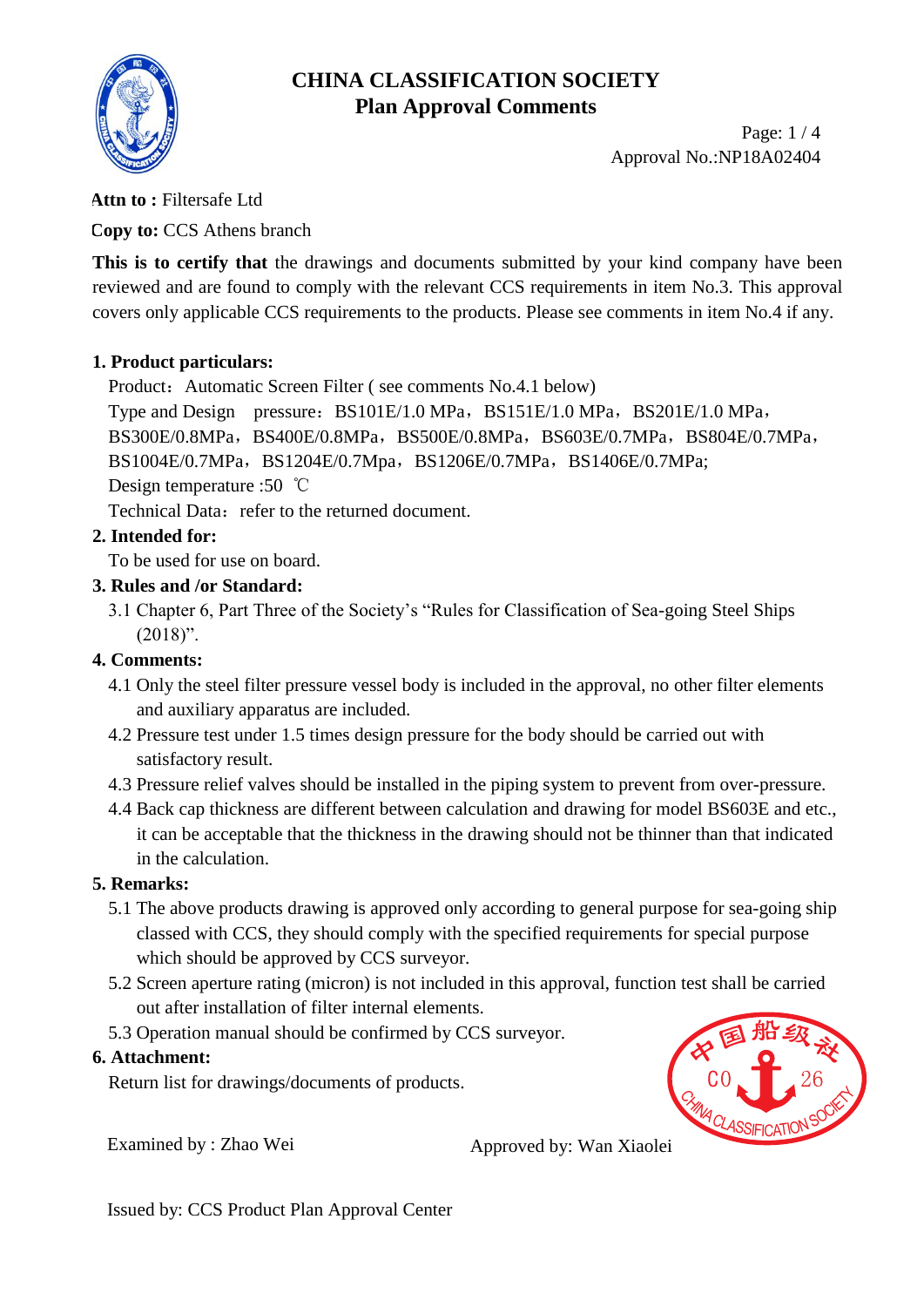Page: 2 / 4 Approval No.:NP18A02404

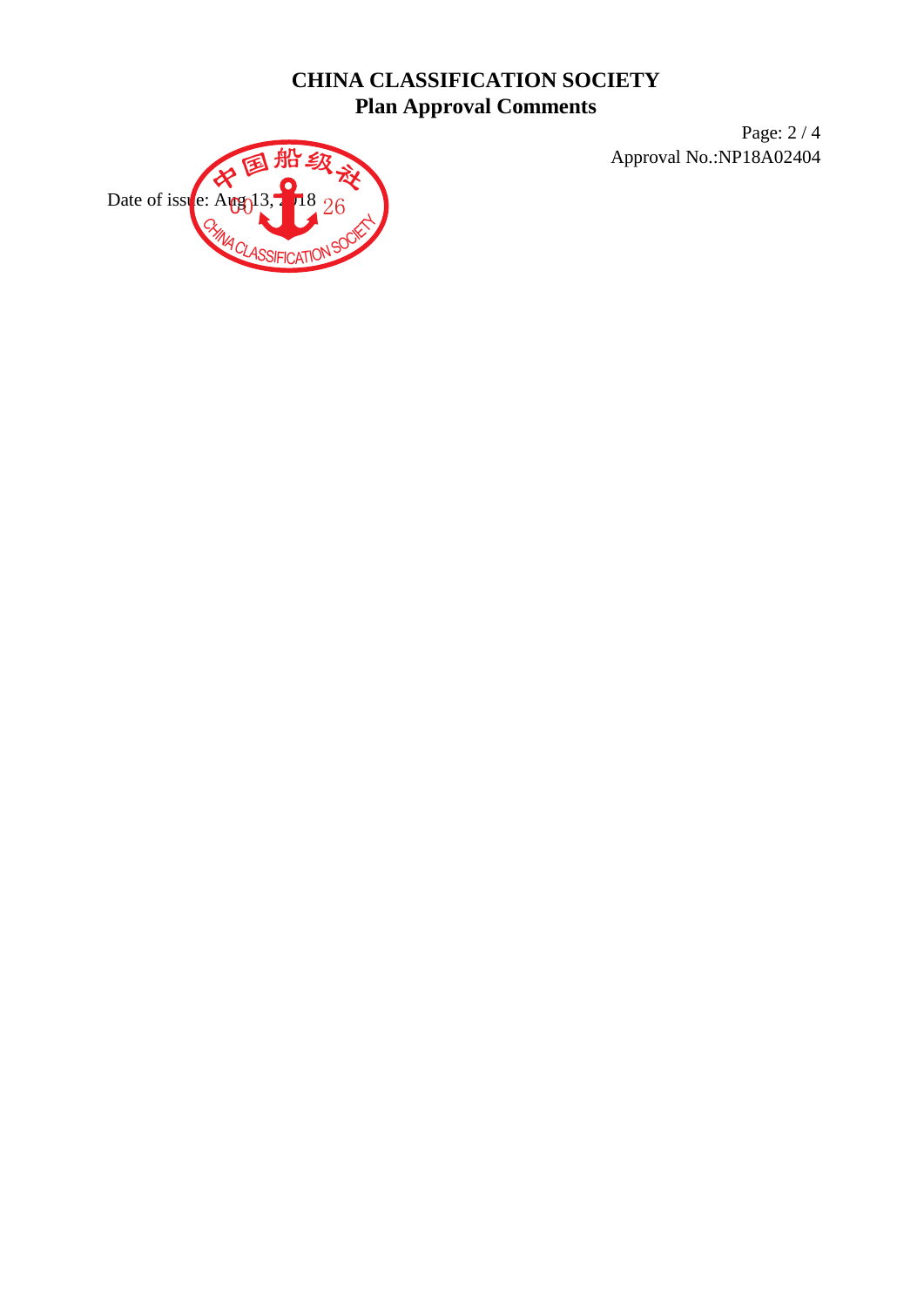Page: 3 / 4 Approval No.:NP18A02404

#### RETURN LIST FOR DRAWINGS/DOCUMENTS OF PRODUCTS

**Product:** Automatic Screen Filter Type 'E'

| No.            | <b>Title</b>                                                                                                                                      | Drawings/<br><b>Documents No.</b>    | <b>Approved</b> | <b>Noted</b> | <b>Comment</b> |
|----------------|---------------------------------------------------------------------------------------------------------------------------------------------------|--------------------------------------|-----------------|--------------|----------------|
| $\mathbf{1}$   | (BS101/151/201)                                                                                                                                   |                                      |                 | X            |                |
| $\overline{2}$ | List of submitting documents                                                                                                                      |                                      |                 | X            |                |
| 3              | <b>CALCULATION</b><br><b>DESCRIPTION</b><br>BS-101E\151E\201E<br><b>WITH</b><br>CORDANCE TO CCS RULES                                             | Doc-00-074                           | X               |              |                |
| $\overline{4}$ | Filter Body 101-E                                                                                                                                 | BS101EW-001                          | X               |              | X              |
| 5              | Chamber<br>24"<br>Inlet<br><b>HV</b><br>(BS101E/151E/201E)                                                                                        | BS101EW-002                          | X               |              |                |
| 6              | Pre-Filtration<br>Inlet Chamber 24"<br>XX" DIN PN10                                                                                               | BS101W-001                           | X               |              |                |
| $\overline{7}$ | Front Lid (HD)                                                                                                                                    | LID024W-0000913                      | X               |              |                |
| 8              | Flushing<br>Chamber<br><b>XDV</b><br>(101E1206E)                                                                                                  | BS804EW-0001067                      | X               |              |                |
| 9              | <b>REDUCER</b><br><b>FLANGE</b><br>EN<br>VICX3"DIN                                                                                                | MAN-0001163                          | X               |              |                |
| 10             | Filter Body BS201 & 101 & 151<br><b>WELDING MAP</b>                                                                                               | BS201-101-151-WELDI<br><b>NG MAP</b> | X               |              |                |
| 11             | Filter Body BS151-E                                                                                                                               | BS151EW-001                          | X               |              | X              |
| 12             | Filter Body BS201-E                                                                                                                               | BS201EW-001                          | X               |              | X              |
| 13             | <b>CALCULATION</b><br><b>DESCRIPTION</b><br>BS-300E\400E\500E<br><b>WITH</b><br>ACCORDANCE TO CCS RULES                                           | Doc-00-076                           | X               |              |                |
| 14             | Filter Body BS300-E                                                                                                                               | BS300EW-001                          | X               |              | X              |
| 15             | Base Lid 36" E (T=40mm)                                                                                                                           | LID036EW-0001220                     | X               |              |                |
| 16             | Reducer Flange (For 36"E) 6"VIC x<br>3"DIN (C.ST)                                                                                                 | MAN-0001235                          | X               |              |                |
| 17             | Filter<br>Body<br>BS300/400/500-E<br><b>Welding Map</b>                                                                                           | BS300-400-500<br>inspection          | X               |              |                |
| 18             | Filter Body BS400-E                                                                                                                               | BS400EW-001                          | X               |              | X              |
| 19             | Filter Body BS500-E                                                                                                                               | BS500EW-001                          | X               |              | X              |
| 20             | <b>CALCULATION</b><br><b>DESCRIPTION</b><br><b>BS-603E</b><br>BS-804E/1004E/1204E<br>BS-<br>1206E/1406E<br><b>WITH</b><br>ACCORDANCE TO CCS RULES | Doc-00-078                           | X               |              |                |